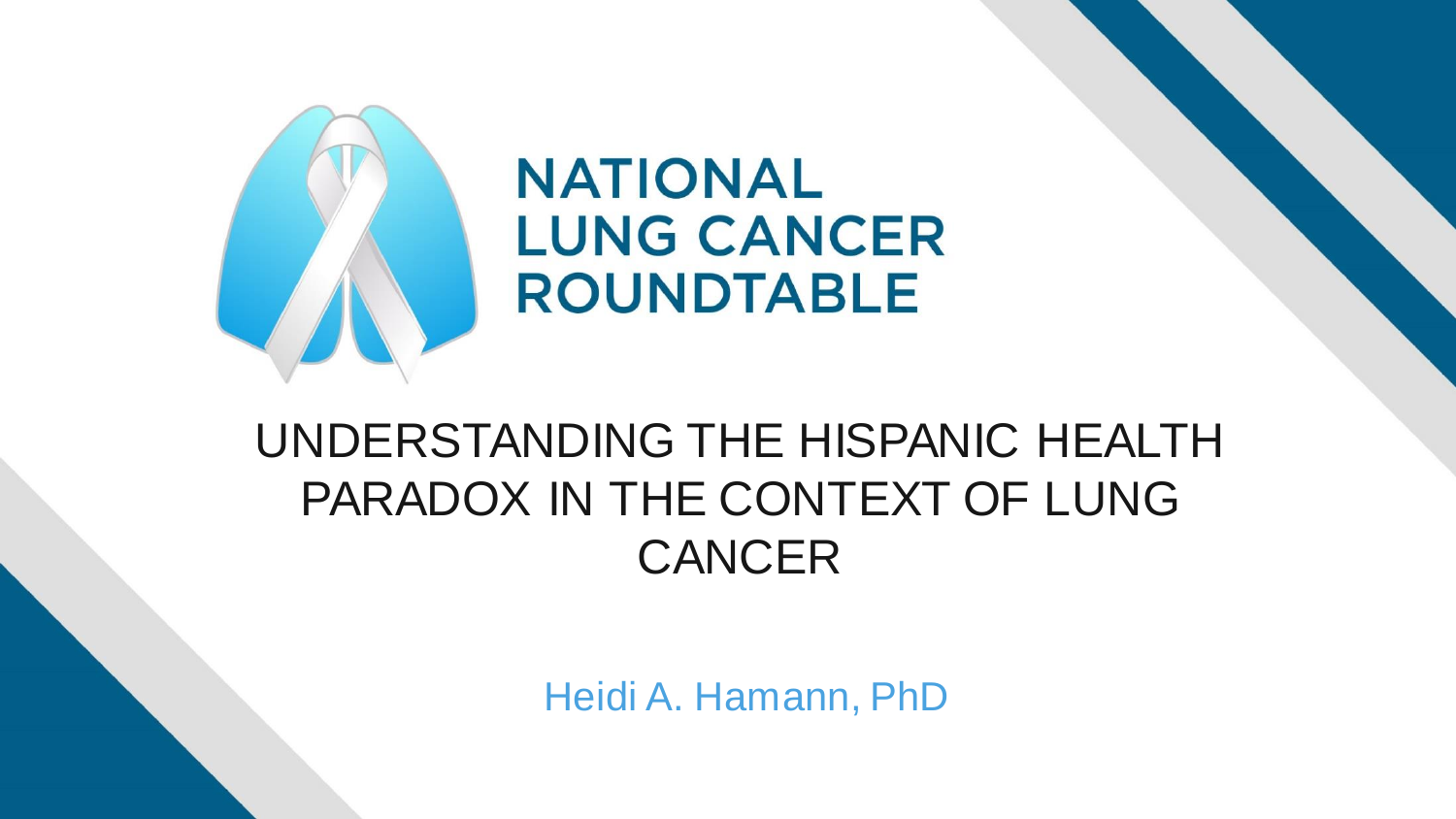If you are interested in using data from this talk for your own presentation, please contact Dr. Hamann directly at [heidihamann@email.arizona.edu](mailto:heidihamann@email.arizona.edu).

.

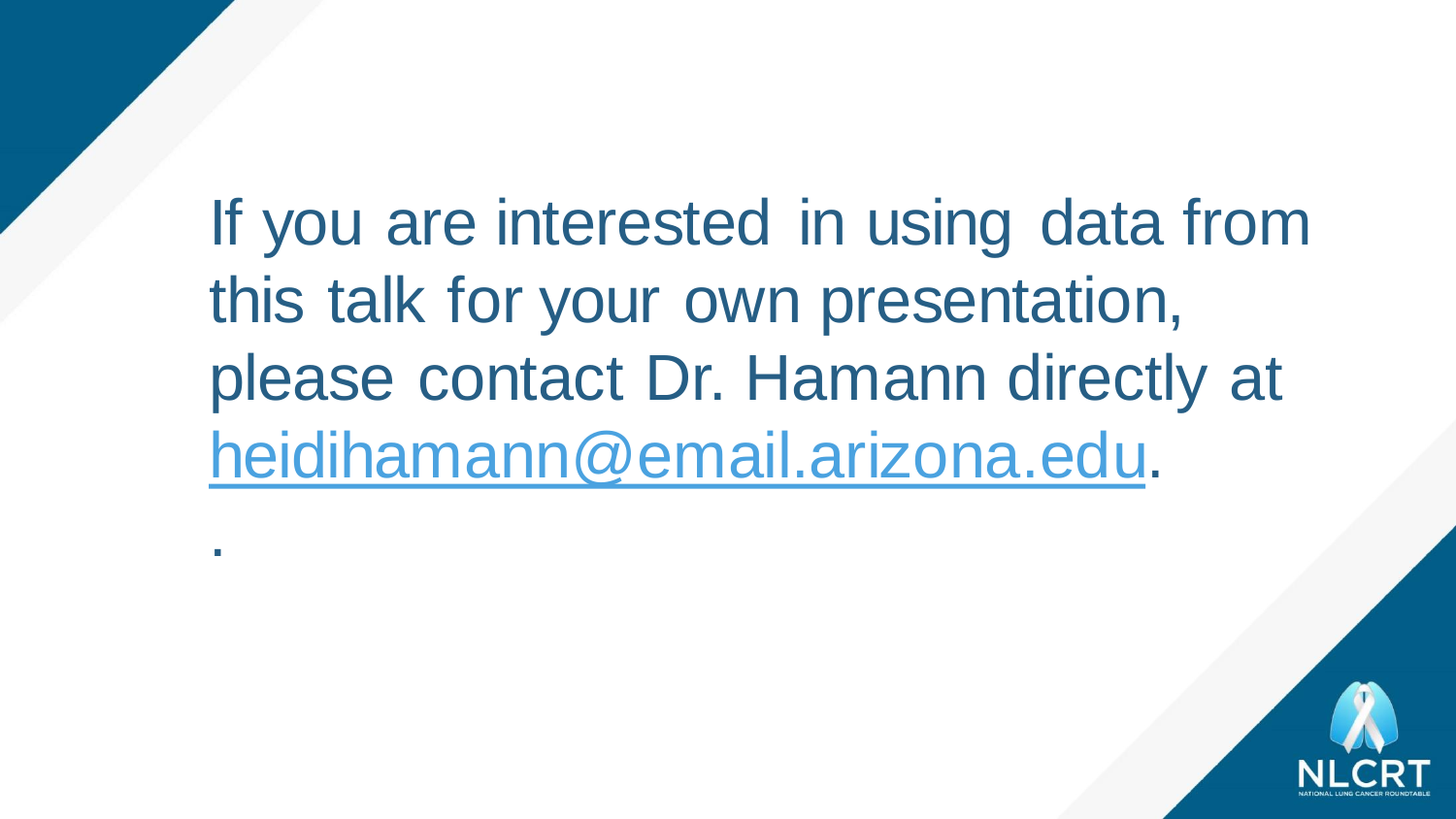## What is the Hispanic/Latinx Health Paradox?

The epidemiological phenomenon in which Hispanics/Latinos experience *lower mortality* relative to Non-Hispanic Whites despite *disproportionately greater* socioeconomic health risks (e.g., insurance status, education, income, racism).

- Advantages in many aspects of disease incidence and morbidity
	- Meta-analysis of 58 studies: 17.5% lower risk of mortality among Hispanics (Ruiz et al. 2013; AJPH)
- Moderated by age, ethnic background, nativity, neighborhood, acculturation



Source: Centers for Disease Control data for 2016-2017 as presented by Simply Insurance [\(https://www.simplyinsurance.com/av](https://www.simplyinsurance.com/average-us-life-expectancy-statistics/#section-11) erage-us-life-expectancystatistics/#section-11

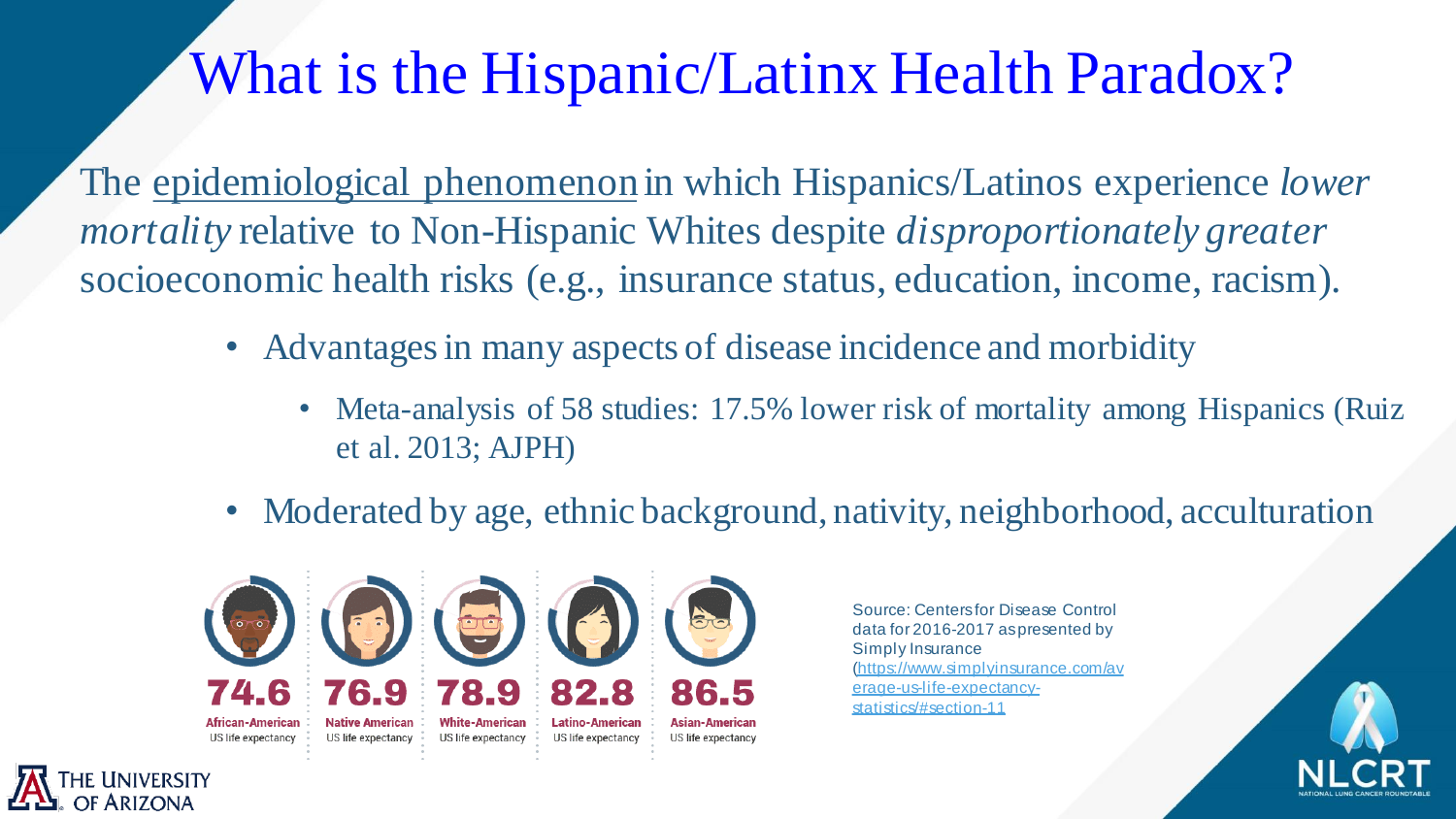### Does the Hispanic paradox occur in the context of lung cancer?

#### **Study and Associated Estimate**

#### JNCI Cancer Spectrum (2021) 5(5): pkab062

doi: 10.1093/jncics/pkab062 First published online 7 July 2021 Systematic Review

#### Ethnic Differences in Survival Among Lung Cancer Patients: A Systematic Review

Sarah N. Price (D. MA.<sup>1,\*</sup> Melissa Flores (D. PhD.<sup>1,2</sup> Heidi A. Hamann (D. PhD.<sup>1,3</sup> John M. Ruiz (D. PhD<sup>1</sup>

"Department of Psychology, University of Arizona, Tucson, AZ, USA; "Center for Border Health Disparities, University of Arizona Health Sciences, Tucson, AZ, USA; and <sup>5</sup>Department of Family and Community Medicine, University of Arizona, Tucson, AZ, USA

"Correspondence to: Sarah N. Price, MA, Department of Psychology, University of Arizona, 1503 E. University Blvd, Tucson, AZ 85719, USA (e-mail: sarahnprice@email. arizona.edu)

#### Abstract

OXFORD

Background: Despite a substantially worse risk factor profile, Hispanics in the United States experience lower incidence of many diseases and longer survival than non-Hispanic Whites (NHWs), an epidemiological phenomenon known as the Hispanic Health Paradox (HHP). This systematic review evaluated the published longitudinal literature to address whether this pattern extends to lung cancer survival. Methods: Searches of Medline, PubMed, Embase, Web of Science, and the Cochrane Library were conducted for publications dated from January 1, 2000, to July 18, 2018. Records were restricted to articles written in English, employing a longitudinal design, and reporting a direct survival comparison (overall survival [OS], cancer-specific survival [CSS]) between NHW and Hispanic lung cancer patients. Results: A final sample of 29 full-text articles were included, with 28 fully adjusted models of OS and 21 of CSS included. Overall, 26 (92.9%) OS models and 20 (95.2%) CSS models documented either no difference (OS = 16, CSS = 11) or a Hispanic survival advantage (OS = 10, CSS = 9). Both larger studies and those including foreign-born Hispanics were more likely to show a Hispanic survival advantage, and 2 studies of exclusively no-smokers showed a survival disadvantage. A number of reporting gaps were identified including Hispanic background and sociodemographic characteristics. Conclusions: Hispanics exhibit similar or better survival in the context of lung cancer relative to NHWs despite a considerably worse risk factor profile. These findings support the HHP in the context of lung cancer. Further research is needed to understand the potential mechanisms of the HHP as it relates to lung cancer.

| Advantage                         | <b>HR</b> | 95% CI        |
|-----------------------------------|-----------|---------------|
| Aizer et al., 2014                | 0.97      | (0.94, 0.996) |
| David et al., 2017                | 0.80      | (0.66, 0.97)  |
| David et al., 2015*               | 0.74      | (0.58, 0.95)  |
| Ellis et al., 2018   Female       | 0.89      | (0.86, 0.91)  |
| Ellis et al., 2018   Male         | 0.92      | (0.89, 0.94)  |
| Jernal et al., 2017               | 0.95      | (0.93, 0.97)  |
| Lara et al., 2014                 | 0.89      | (0.87, 0.91)  |
| Niu et al., 2010   Female         | 0.88      | (0.78, 0.99)  |
| Patel et al., 2013   Foreign-born | 0.85      | (0.83, 0.88)  |
| No Difference                     |           |               |
| Clegg et al., 2002   Female       | 1.00      | (0.95, 1.10)  |
| Clegg et al., 2002   Male         | 1.10      | (1.00, 1.11)  |
| Du et al., 2011                   | 0.80      | (0.60, 1.20)  |
| Jemal et al., 2004   Female       | 1.04      | (1.00, 1.09)  |
| Niu et al., 2010   Male           | 0.98      | (0.89, 1.07)  |
| Patel et al., 2013   US-born      | 0.99      | (0.97, 1.02)  |
| Smith et al., 2011                | 0.98      | (0.92, 1.05)  |
| Soneji et al., 2017               | 0.95      | (0.90, 1.01)  |
| Variotto et al., 2018a   ESR*     | 0.88      | (0.70, 1.09)  |
| Variotto et al., 2018a   TS*      | 0.97      | (0.89.1.06)   |
| Wisnivesky et al., 2005           | 1.09      | (0.95, 1.24)  |
| Disadvantage                      |           |               |
| Jernal et al., 2004   Male        | 1.08      | (1.04, 1.12)  |



Yes. 93-95% of included studies showed either an Hispanic mortality advantage or no difference (OS and CSS; compared to NHW) among individuals diagnosed with lung cancer



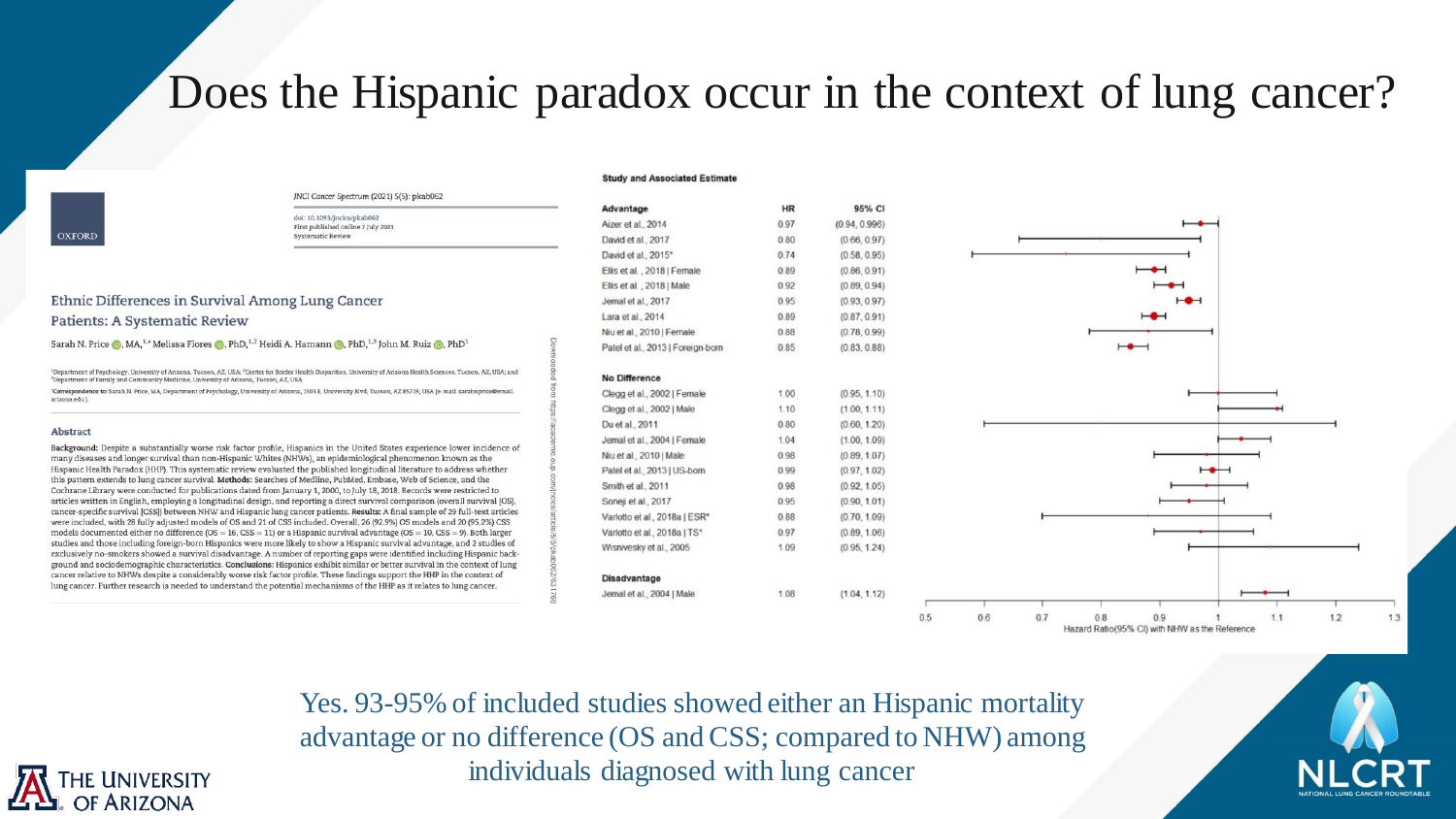## What are the potential mechanisms?

- Health behaviors?
	- Tobacco use lower among Hispanics

• Differences in histology and/or oncogenic drivers?

• Differences in cellular aging?

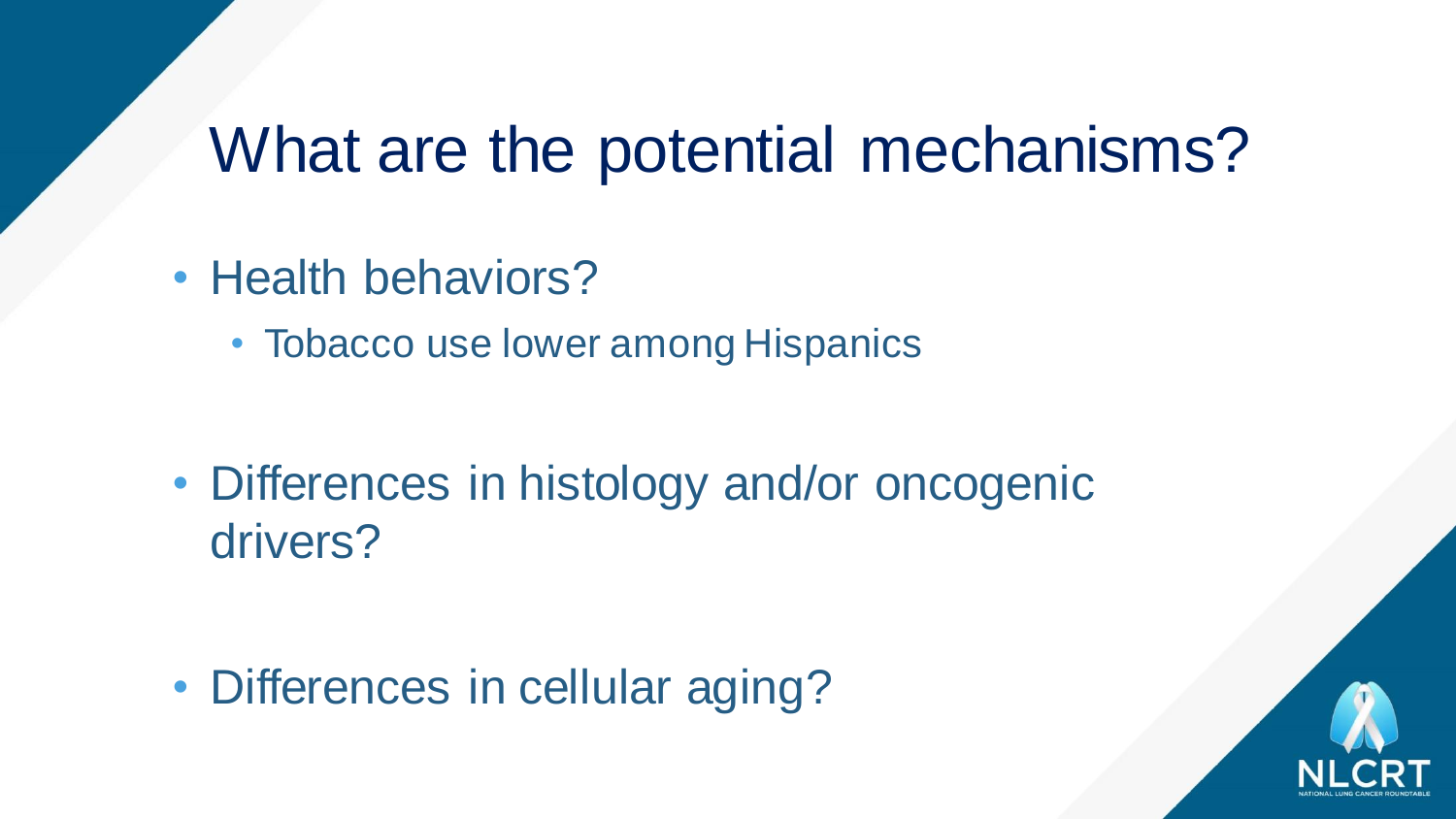# Sociocultural Resilience Hypothesis

### Basic hypothesis:

• *Cultural values* promote and maintain strong *social bonds* (network size/integration, cohesion) leading to *health advantages*.



The Hispanic health paradox: From epidemiological phenomenon to contribution opportunities for psychological science

John M. Ruiz,<sup>1</sup> Heidi A. Hamann,<sup>1</sup> Matthias R. Mehl,<sup>1</sup> and Mary-Frances O'Connor1

#### Abstract

Article

Similar to non-Hispanic Blacks, Hispanics/Latinos experience a range of psychosocial and physical health challenges, including high rates of poverty, neighborhood segregation, discrimination, poor healthcare access, and high rates of obesity, diabetes, and undiagnosed and late-stage diagnosed diseases. Despite such risks, Hispanics generally experience better physical health and lower mortality than non-Hispanic Whites, an epidemiological phenomenon commonly referred to as the Hispanic or Latino health paradox. With the basic phenomenon increasingly well-established, attention now turns to the sources of such resilience. The current aims are to briefly examine the epidemiological paradox and highlight potential sociocultural resilience factors that may contribute to the paradoxical effects. We conclude with presentation of a framework for modeling sociocultural resilience and discuss future directions for psychological contributions.



Group Processes & **Intergroup Relations** 

Group Processes & Intergroup Relation.

sagepub.co.uk/journalsPermissions.nav DOI: 10.1177/1368430216638540

 $1 - 15$ © The Author(s) 2016 Reprints and permissions

> gpir.sagepub.com **SSAGE**

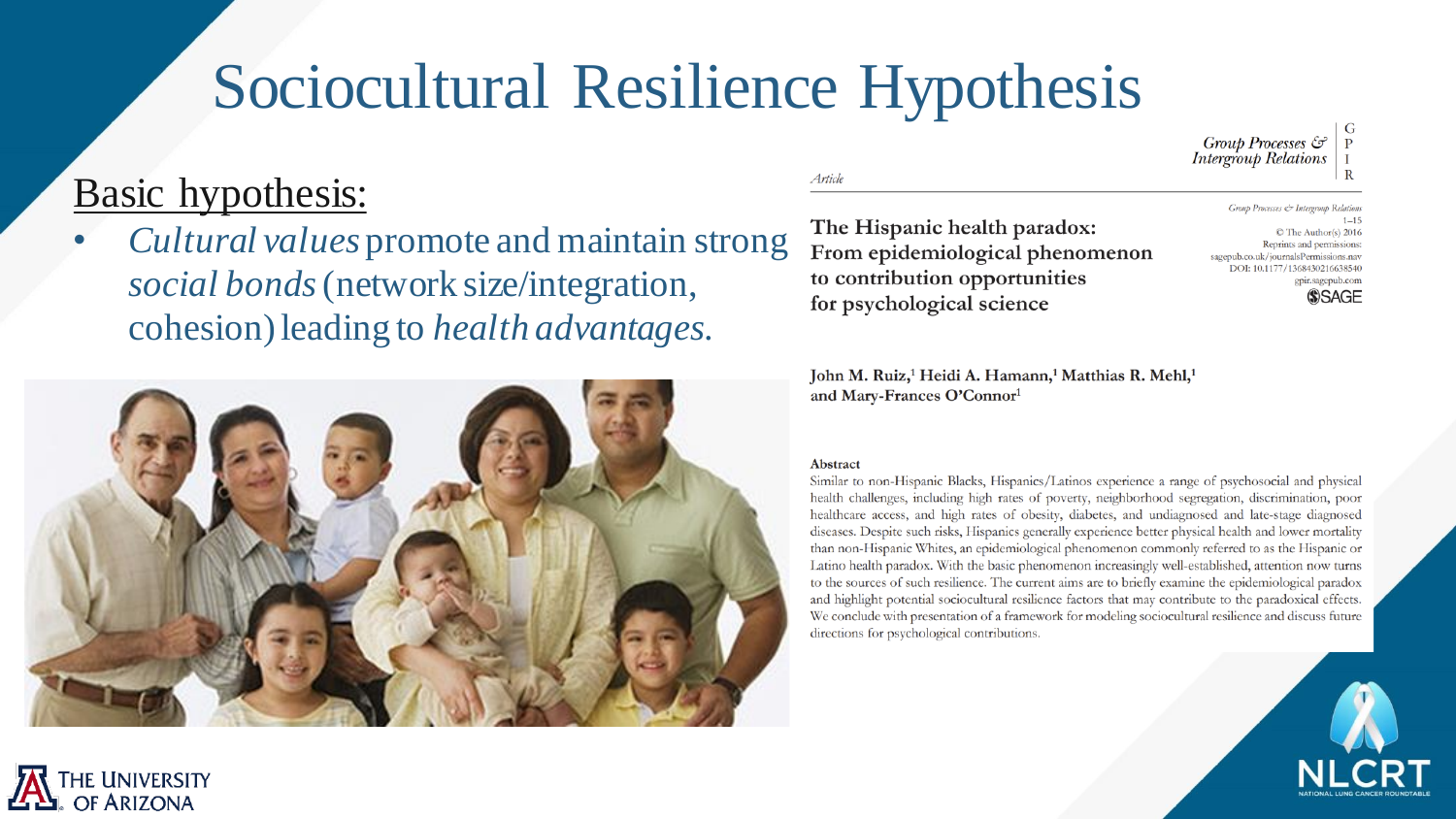Ethnicity and Lung Cancer: A test of the Hispanic sociocultural hypothesis (R01CA262719; MPI: Ruiz & Hamann)

### Multisite study of 672 individuals with laterstage lung cancer

### Study Aims

- Evaluate the degree to which social integration mediates ethnic differences in survival outcomes for lung cancer patients in a multisite, longitudinal sample.
- Examine whether acculturation moderates survival through its effects on social integration among Hispanic lung cancer patients
- Examine if daily experiences (derived from EAR and EMA) statistically mediate the effects of social integration on survival outcomes







**UC San Diego MOORES CANCER CENTER**